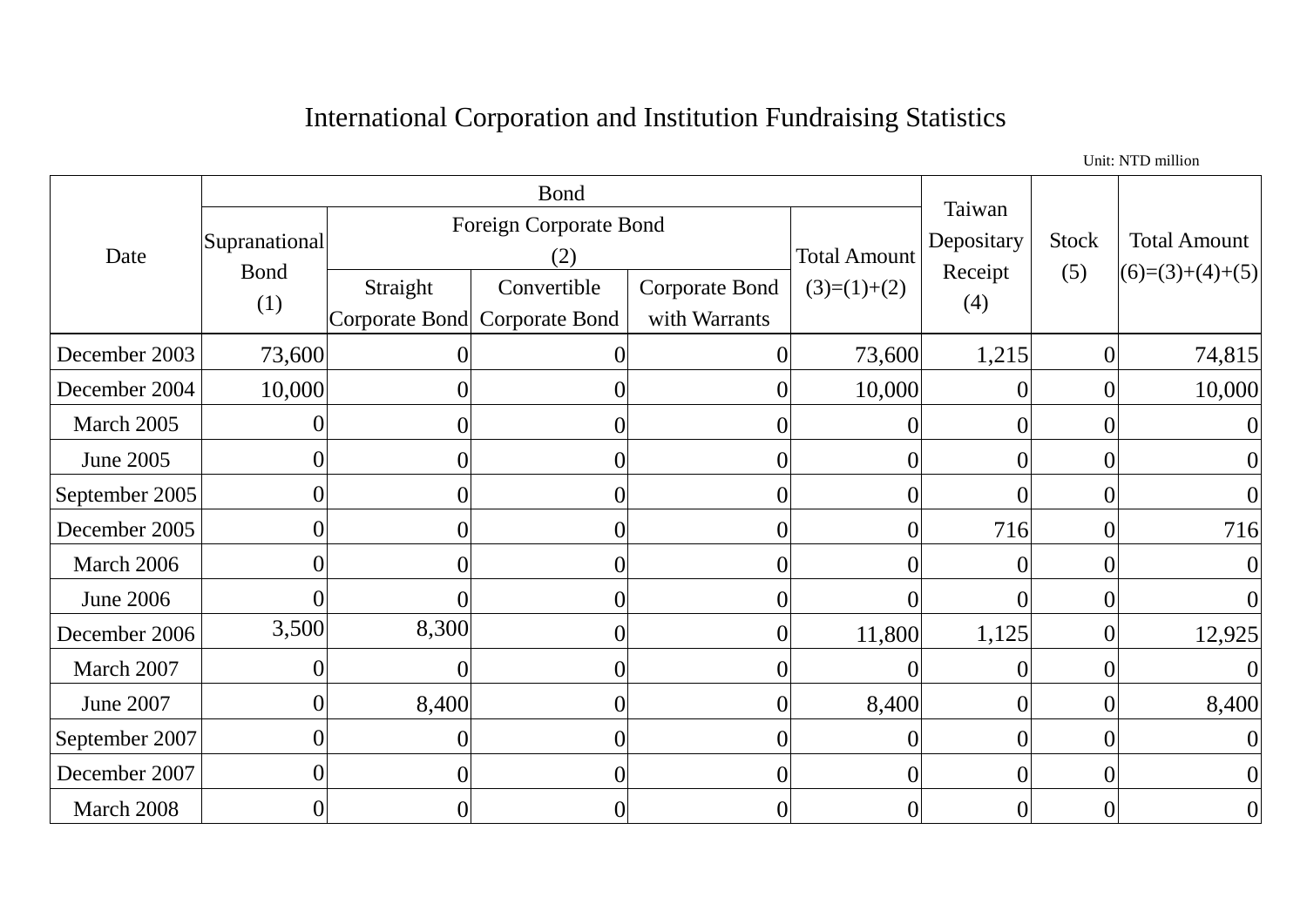|                  | <b>Bond</b>                         |                               |                                              |                                        |                     |                      |                  |                     |
|------------------|-------------------------------------|-------------------------------|----------------------------------------------|----------------------------------------|---------------------|----------------------|------------------|---------------------|
| Date             | Supranational<br><b>Bond</b><br>(1) | Foreign Corporate Bond<br>(2) |                                              |                                        | <b>Total Amount</b> | Taiwan<br>Depositary | <b>Stock</b>     | <b>Total Amount</b> |
|                  |                                     | Straight                      | Convertible<br>Corporate Bond Corporate Bond | <b>Corporate Bond</b><br>with Warrants | $(3)=(1)+(2)$       | Receipt<br>(4)       | (5)              | $(6)=(3)+(4)+(5)$   |
| <b>June 2008</b> | $\Omega$                            | 0                             |                                              |                                        | $\theta$            | $\overline{0}$       | $\Omega$         | $\overline{0}$      |
| September 2008   | $\sqrt{ }$                          | $\theta$                      |                                              |                                        |                     | $\overline{0}$       | $\theta$         | $\overline{0}$      |
| December 2008    | 1,300                               | $\overline{0}$                | $\theta$                                     | $\theta$                               | 1,300               | $\overline{0}$       | $\Omega$         | 1,300               |
| March 2009       | 5,700                               | 0                             | $\overline{0}$                               |                                        | 5,700               | 0                    | $\theta$         | 5,700               |
| <b>June 2009</b> | C                                   | 8,500                         |                                              |                                        | 8,500               | 4,985                |                  | 13,485              |
| September 2009   | $\overline{0}$                      | 0                             |                                              |                                        |                     |                      |                  | $\Omega$            |
| December 2009    | $\overline{0}$                      | 8,500                         |                                              |                                        | 8,500               | 28,638               | 0                | 37,138              |
| March 2010       | $\overline{0}$                      | 0                             | $\theta$                                     |                                        | $\Omega$            | 3,591                | $\Omega$         | 3,591               |
| <b>June 2010</b> | $\overline{0}$                      | 8,600                         | $\overline{0}$                               |                                        | 8,600               |                      | 3,018            | 11,618              |
| September 2010   | $\boldsymbol{0}$                    | 10,600                        | 0                                            |                                        | 10,600              | 7,504                | $\left( \right)$ | 18,104              |
| December 2010    | $\overline{0}$                      | 0                             |                                              |                                        | $\Omega$            | 12,830               | 19,785           | 32,615              |
| March 2011       | $\overline{0}$                      | 0                             |                                              |                                        |                     | 8,701                |                  | 8,701               |
| <b>June 2011</b> | $\overline{0}$                      | $\overline{0}$                | $\theta$                                     | $\Omega$                               | $\theta$            | 2,357                | 1,402            | 3,759               |
| September 2011   | $\overline{0}$                      | $\overline{0}$                | $\theta$                                     | $\left( \right)$                       | $\Omega$            | 815                  | 3,581            | 4,396               |
| December 2011    | $\overline{0}$                      | $\overline{0}$                | 0                                            | 0                                      | $\overline{0}$      | 579                  | 6,908            | 7,487               |
| March 2012       | $\boldsymbol{0}$                    | 0                             | 800                                          |                                        | 800                 | 0                    | 359              | 1,159               |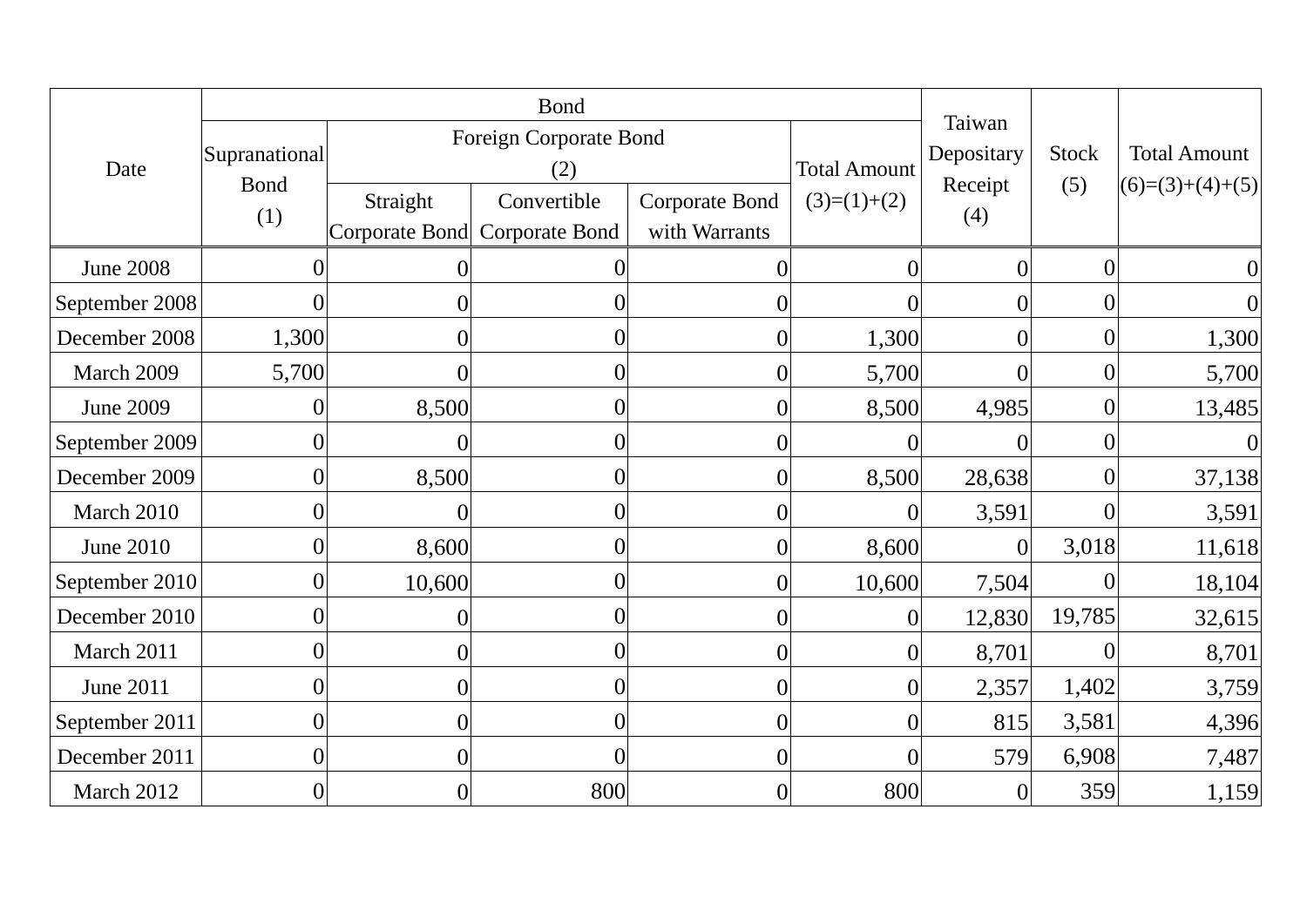|                  | <b>Bond</b>                         |                               |                                      |                                 |                     |                      |              |                     |
|------------------|-------------------------------------|-------------------------------|--------------------------------------|---------------------------------|---------------------|----------------------|--------------|---------------------|
| Date             | Supranational<br><b>Bond</b><br>(1) | Foreign Corporate Bond<br>(2) |                                      |                                 | <b>Total Amount</b> | Taiwan<br>Depositary | <b>Stock</b> | <b>Total Amount</b> |
|                  |                                     | Straight<br>Corporate Bond    | Convertible<br><b>Corporate Bond</b> | Corporate Bond<br>with Warrants | $(3)=(1)+(2)$       | Receipt<br>(4)       | (5)          | $(6)=(3)+(4)+(5)$   |
| <b>June 2012</b> | $\theta$                            |                               | 300                                  | $\left( \right)$                | 300                 | $\overline{0}$       | 6,240        | 6,540               |
| September 2012   | $\overline{0}$                      | 0                             |                                      | 0                               |                     | $\overline{0}$       | 90           | 90                  |
| December 2012    | $\overline{0}$                      | 0                             | 1,200                                | $\overline{0}$                  | 1,200               | $\overline{0}$       | 4,719        | 5,919               |
| March 2013       | $\boldsymbol{0}$                    |                               | 200                                  | $\theta$                        | 200                 | $\overline{0}$       | 760          | 960                 |
| June 2013        | $\overline{0}$                      | 5,353                         | 400                                  | $\overline{0}$                  | 5,753               | $\overline{0}$       | 651          | 6,404               |
| September 2013   | $\theta$                            | $\bigcap$                     | 3,200                                |                                 | 3,200               | 0                    | 242          | 3,442               |
| December 2013    | $\overline{0}$                      | 33,500                        | 500                                  | 0                               | 34,000              | $\overline{0}$       | 11,570       | 45,570              |
| March 2014       | $\overline{0}$                      | 25,140                        | 2,027                                | $\theta$                        | 27,167              | $\overline{0}$       | 2,886        | 30,053              |
| <b>June 2014</b> | $\overline{0}$                      | 9,634                         | 1,927                                | $\Omega$                        | 11,257              | $\overline{0}$       | 154          | 11,411              |
| September 2014   | $\overline{0}$                      | 379,750                       | 2,463                                | $\theta$                        | 382,213             | $\boldsymbol{0}$     | 3,435        | 385,648             |
| December 2014    | $\theta$                            | 194,880                       |                                      | 0                               | 194,880             | $\overline{0}$       | 2,044        | 196,924             |
| March 2015       | $\overline{0}$                      | 335,136                       |                                      |                                 | 335,136             | $\overline{0}$       | 4,745        | 339,881             |
| <b>June 2015</b> | $\overline{0}$                      | 239,263                       | 1,155                                | $\overline{0}$                  | 240,418             | $\overline{0}$       | 3,020        | 243,438             |
| September 2015   | $\overline{0}$                      | 256,300                       | 2,750                                | $\Omega$                        | 259,050             | $\overline{0}$       | $\Omega$     | 259,050             |
| December 2015    | $\overline{0}$                      | 203,580                       | 1,550                                | $\overline{0}$                  | 205,130             | $\boldsymbol{0}$     | 2,944        | 208,074             |
| March 2016       |                                     | 382,482                       | 500                                  |                                 | 382,982             | $\boldsymbol{0}$     | 2,279        | 385,261             |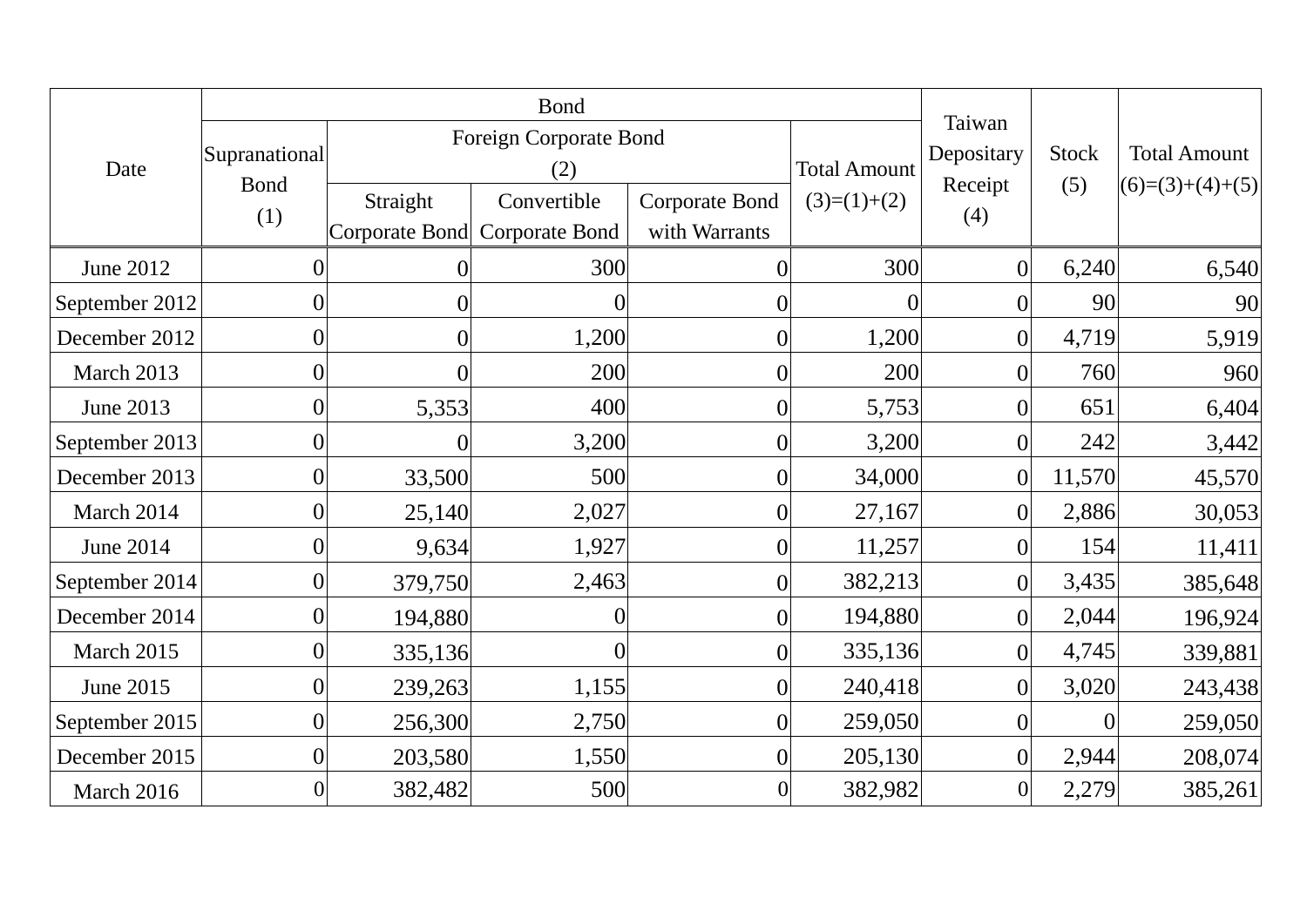|                  | <b>Bond</b>                  |                            |                                      |                                 |                     |                      |              |                     |
|------------------|------------------------------|----------------------------|--------------------------------------|---------------------------------|---------------------|----------------------|--------------|---------------------|
| Date             | Supranational<br><b>Bond</b> | Foreign Corporate Bond     |                                      |                                 |                     | Taiwan<br>Depositary | <b>Stock</b> | <b>Total Amount</b> |
|                  |                              | (2)                        |                                      |                                 | <b>Total Amount</b> | Receipt              | (5)          | $(6)=(3)+(4)+(5)$   |
|                  | (1)                          | Straight<br>Corporate Bond | Convertible<br><b>Corporate Bond</b> | Corporate Bond<br>with Warrants | $(3)=(1)+(2)$       | (4)                  |              |                     |
| <b>June 2016</b> | $\Omega$                     | 435,501                    | 700                                  | $\Omega$                        | 436,201             | $\overline{0}$       | 672          | 436,873             |
| September 2016   | $\theta$                     |                            | 700                                  | $\overline{0}$                  | 503,967             | $\overline{0}$       | 1,631        | 505,598             |
| December 2016    | $\theta$                     | 503,267<br>262,475         | 1,050                                | $\theta$                        | 263,525             | $\overline{0}$       | 3,809        | 267,334             |
| March 2017       | $\overline{0}$               | 591,617                    | 1,400                                | $\overline{0}$                  | 593,017             | $\overline{0}$       | 692          | 593,709             |
| <b>June 2017</b> | $\theta$                     | 179,082                    | 1,305                                | $\overline{0}$                  | 180,387             | $\overline{0}$       | 1,965        | 182,352             |
| September 2017   | $\overline{0}$               | 299,846                    | 500                                  | $\theta$                        | 300,346             | $\boldsymbol{0}$     | 4,174        | 304,520             |
| December 2017    | $\Omega$                     | 149,735                    | 800                                  |                                 | 150,535             | $\overline{0}$       | 4,414        | 154,949             |
| March 2018       | $\theta$                     | 502,700                    | 1,807                                |                                 | 504,507             | $\overline{0}$       | 8,709        | 513,216             |
| <b>June 2018</b> | $\overline{0}$               | 400,691                    | 1,000                                | $\theta$                        | 401,691             | $\theta$             | 740          | 402,431             |
| September 2018   | $\theta$                     | 64,840                     | 1,504                                | $\overline{0}$                  | 66,344              | $\overline{0}$       | 5,326        | 71,670              |
| December 2018    | $\overline{0}$               | 33,830                     | 2,760                                | $\overline{0}$                  | 36,590              | $\overline{0}$       | 1,168        | 37,758              |
| March 2019       | $\theta$                     | 263,655                    | 150                                  | $\Omega$                        | 263,805             | $\overline{0}$       | 800          | 264,505             |
| <b>June 2019</b> | $\Omega$                     | 182,087                    | 1,530                                | $\Omega$                        | 183,587             | $\overline{0}$       | 587          | 184,174             |
| September 2019   | $\theta$                     | 143,252                    |                                      | $\Omega$                        | 143,252             | $\overline{0}$       | 1,657        | 144,909             |
| December 2019    | $\theta$                     | 197,762                    | 2,507                                | $\theta$                        | 200,269             | $\overline{0}$       | 3,664        | 203,933             |